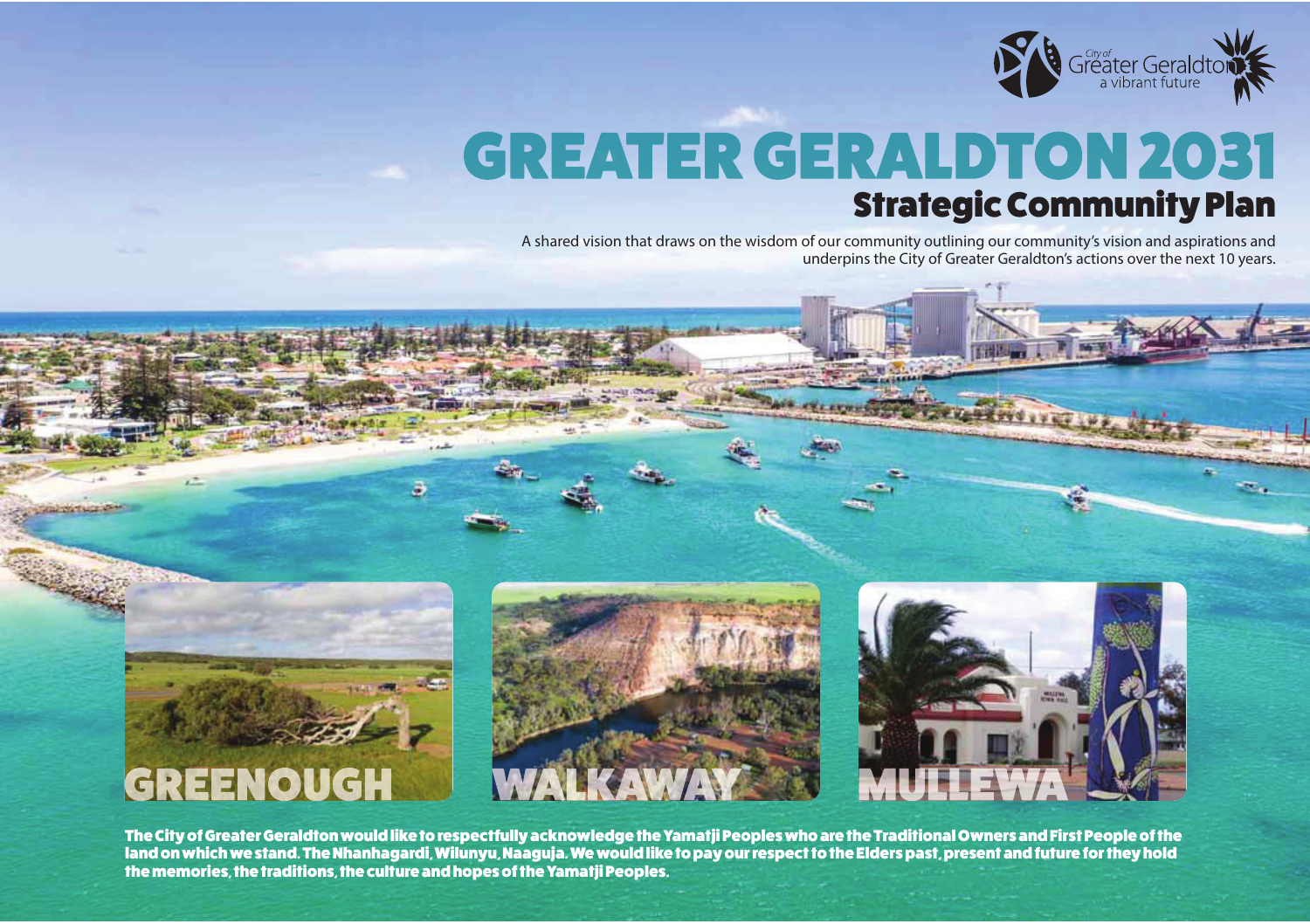# THE VISION

#### Home of WA's Regional Capital

It is 2031, Greater Geraldton is the home of the regional capital city in Western Australia. Vibrant public places and spaces support our enviable lifestyle. We will be a recognised leader in the protection of our natural environment and our people will thrive and prosper. We will celebrate our cultural heritage and history. We support business growth through industry diversification, education and employment opportunities. As an inclusive community, we will strive for equal rights and access for all. We will face challenges by working together in unity with integrity and creativity. We will achieve this on the foundation of open and collaborative leadership.

### How will the City deliver on the vision?

The City of Greater Geraldton will use this plan to inform its new four year Corporate Business Plan. The Corporate Business Plan is developed to translate community outcomes into operations. It details the services, operations and projects prioritised for delivery within the next four years.

The City of Greater Geraldton's approach to delivering community outcomes revolves around four main delivery methods.



#### Explaining this diagram:

The centre of this diagram represents the vision we are working towards. Wrapped around that are the four Strategic Directions developed in consultation with our community to help us achieve that vision. Each area has the values our community said were important to them. The outer circle highlights the four methods the City of Greater Geraldton has to deliver on the vision.

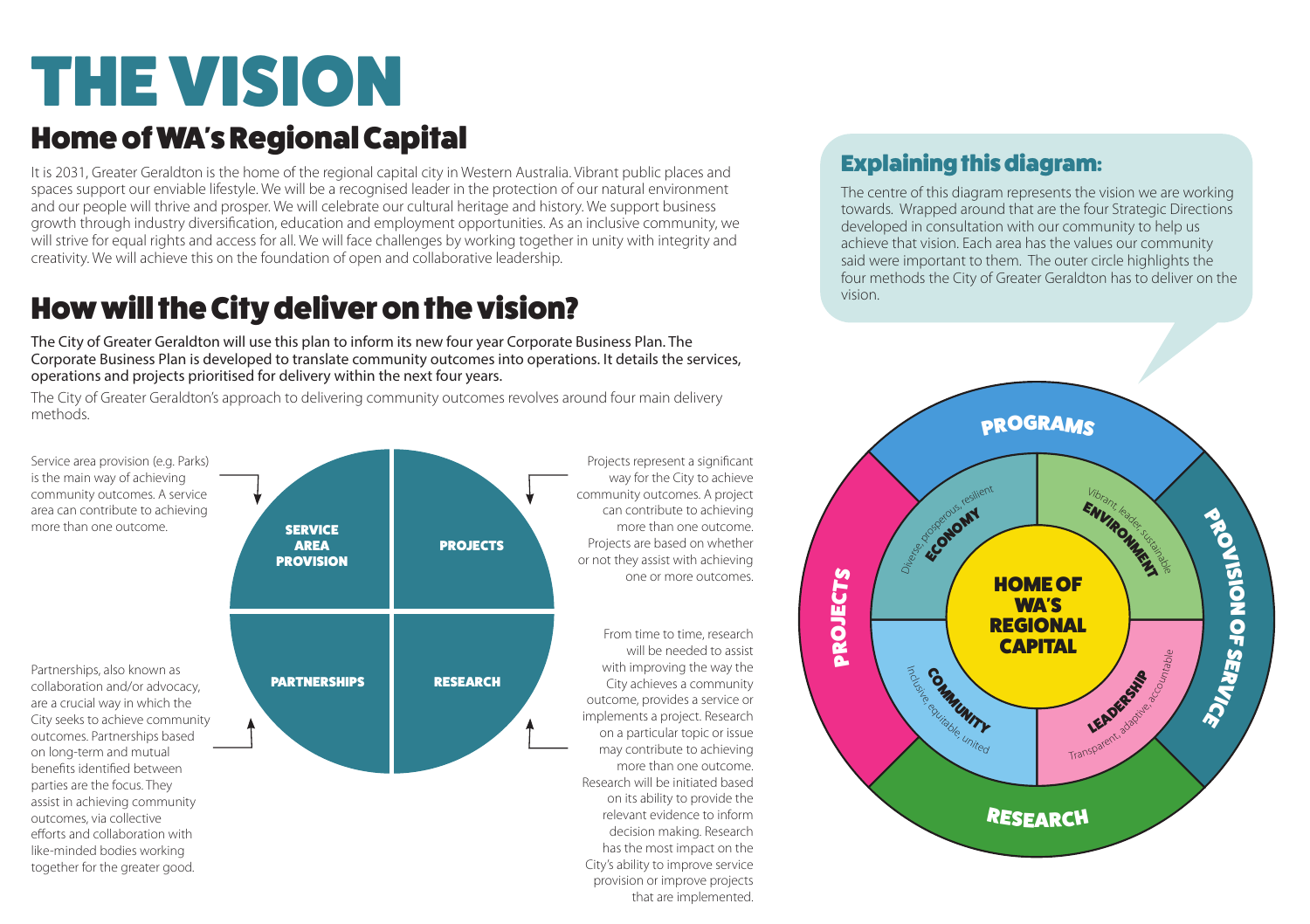#### GREATER GERALDTON 2031 ON A PAGE

| Strategic<br><b>Direction</b> | <b>Aspiration</b>                                                                                                                                                                    | <b>Outcomes - What Will Happen</b>                                                                                                                                                                                                                                                                                                                                                                                                                                                                                                                                                                                                                                                                                                                                                                                                                      | <b>Supporting Strategies</b>                                                                                                                                                                                                                                                                                                                                                                                                                                                                | City<br>Role*                                   |
|-------------------------------|--------------------------------------------------------------------------------------------------------------------------------------------------------------------------------------|---------------------------------------------------------------------------------------------------------------------------------------------------------------------------------------------------------------------------------------------------------------------------------------------------------------------------------------------------------------------------------------------------------------------------------------------------------------------------------------------------------------------------------------------------------------------------------------------------------------------------------------------------------------------------------------------------------------------------------------------------------------------------------------------------------------------------------------------------------|---------------------------------------------------------------------------------------------------------------------------------------------------------------------------------------------------------------------------------------------------------------------------------------------------------------------------------------------------------------------------------------------------------------------------------------------------------------------------------------------|-------------------------------------------------|
| COMMUNITY                     | Our culture<br>and heritage is<br>recognised and<br>celebrated. We are<br>creative and resilient.<br>We can all reach our<br>full potential.                                         | 1.1 Enhanced lifestyle through spaces, places, programs and services that foster connection and inclusion<br>1.2 We are a community accountable for our actions<br>1.3 Pride in place and a sense of belonging is commonplace<br>1.4 Community safety, health and well-being is paramount<br>1.5 The opportunity for all to reach their potential exists<br>1.6 Community capacity, innovation and leadership is encouraged<br>1.7 Reconciliation between Indigenous and non-indigenous communities is supported<br>1.8 Active living and recreation is encouraged<br>1.9 A strong sports culture exists through well-planned facilities<br>1.10 A place where people have access to, engage in and celebrate arts, culture, education and heritage                                                                                                     | Reconciliation Action Plan<br>Disability Access and Inclusion Plan<br>Public Arts Strategy 2020-2025<br>Heritage Strategy 2017-2022<br>Community Safety & Crime Prevention Plan<br>Vibrancy Strategy                                                                                                                                                                                                                                                                                        | ☺<br>$\frac{1}{2}$<br>$\blacktriangledown$      |
| ECONOMY                       | A healthy thriving<br>and resilient<br>economy<br>that provides<br>opportunities for all<br>whilst protecting the<br>environment and<br>enhancing our social<br>and cultural fabric. | 2.1 Local business is empowered and supported<br>2.2 Efficient and accessible intrastate and interstate connectivity<br>2.3 The voice of the community is heard at regional, state and national forums<br>2.4 A desirable place to live, work, play, study, invest and visit<br>2.5 Our competitive advantages are built upon and our business success is celebrated<br>2.6 A diverse and globally recognised regional capital                                                                                                                                                                                                                                                                                                                                                                                                                          | Geraldton Jobs and Growth Plan 2019-2023<br>City Centre Revitalisation Plan<br>Tourism Destination Management Plan<br>Geraldton Airport Master Plan<br>Events Strategy 2020-2025<br>Annual Corporate Supply Procurement Plan<br>RV and Caravan Parking Strategies                                                                                                                                                                                                                           | ☺<br>လ<br>答<br>ē.<br>$\blacktriangleright$      |
| ENVIRONMENT                   | Our natural<br>environment has a<br>voice at the table<br>in all our decisions.<br>We are a leader<br>in environmental<br>sustainability.                                            | 3.1 A City that is planned, managed and maintained to provide for environmental and community well<br>beina<br>Regional leader in adapting to climate change<br>3.2<br>3.3 A well-maintained, SMART, sustainable, liveable City valued by the community<br>A desirable and sustainable built and natural environment responsive to community aspirations<br>3.4<br>3.5 An integrated emergency and land management approach<br>3.6 The natural environment is valued, protected and celebrated<br>3.7 Moving towards a circular economy                                                                                                                                                                                                                                                                                                                 | Declaration of Climate Emergency<br>Integrated Transport Strategy<br>Strategic Waste Management & Recycling Action Plan<br>Climate Change Adaptation Plan<br>Public Open Space Strategy<br>Residential Development Strategy<br>Local Biodiversity Strategy<br>Geraldton 2050 Cycling Strategy<br>City Centre Transport Planning & Car Park Strategy<br>Local Planning Strategy<br>Coastal Hazard Risk Management & Adaptation Plan<br>Groundwater Licence Operations Strategy               | ☺<br>ا⊘<br><b>Externe</b><br>$\mathbf{\bar{r}}$ |
| LEADERSHIP                    | A strong local<br>democracy with<br>an engaged<br>community, effective<br>partnerships,<br>visionary leadership<br>and well informed<br>decision-making.                             | Meaningful customer experiences created for the people we serve<br>4.1<br>Decision making is ethical, informed and inclusive<br>4.2<br>4.3 Accountable leadership supported by a skilled and professional workforce<br>4.4 Healthy financial sustainability that provides capacity to respond to changes in economic conditions<br>and community priorities<br>4.5 A culture of safety, innovation and embracing change<br>4.6 A community that is genuinely engaged and informed in a timely and appropriate manner<br>Council understands its roles and responsibilities and leads by example<br>4.7<br>4.8 Deliver secured technology that supports sustainability, the environment, service delivery and the<br>community<br>Collaboration and strategic alliances with Local Government partners delivers results for common<br>4.9<br>aspirations | Corporate Business Plan<br>Customer Service Plan<br>Community Engagement Framework<br>ICT Strategic Plan 2020-2024<br>Long Term Financial Management Plan<br>Workforce Development Plan<br>Risk Management Framework<br>Business Continuity Management Plan<br>Fraud & Corruption Control Plan<br>Strategic Asset Management Plan<br>Compliance Management Plan<br>Safety Management Plan<br>Strategic Internal Audit Plan<br>Recordkeeping Plan<br>Code of Conduct<br>Local Government Act | ☺<br>A iii ©                                    |

\*City Role -